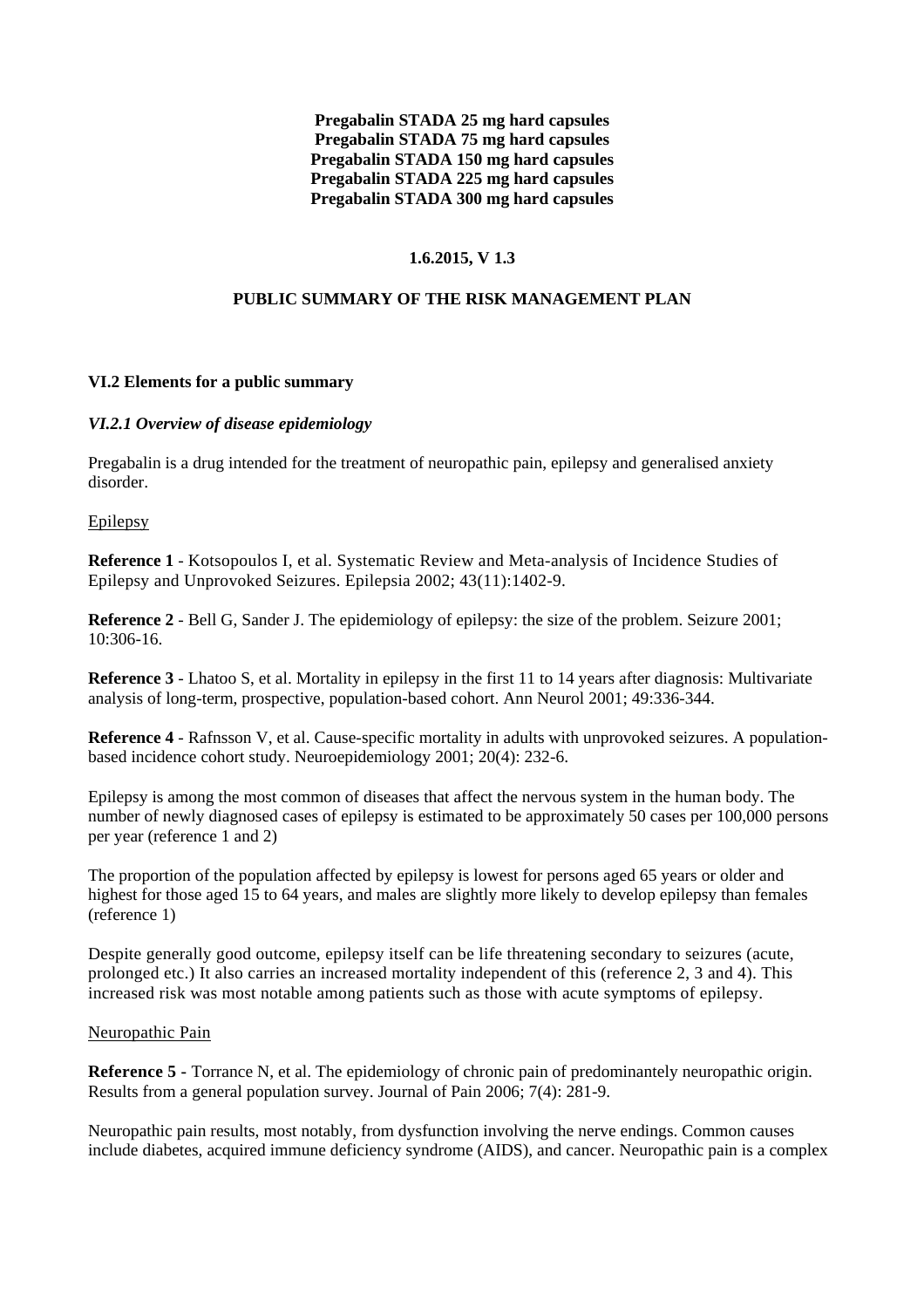diagnosis to make and quantify the extent of pain involved. Pain measurement procedures are difficult to obtain.

Data from the UK yielded the following estimates per 100,000 person years : 40 for pain after herpes infection , 27 for face pain after nerve damage, 1 for limb pain after amputation, and 15 for pain after nerve damage from diabetes.

Patients with nerve pain identified within UK family medical practices were more likely to be female, no longer married, living in council rented accommodations, unable to work, report no educational qualifications, and be smokers relative to respondents without nerve pain (reference 5)

Death rates estimates regarding neuropathic pain are specific to the underlying disorder. In the case of diabetes, AIDS and cancer, death rates estimates are known to be considerably higher than the general population.

#### Generalized Anxiety Disorder

**Reference 6 -** Freud S. Collected Papers, Vol. 1. 1957, London, England: Hogarth Press.

**Reference 7** - American Psychiatric Association, Diagnostic and Statistical Manual of Mental Disorders, Third Edition, Revised. 1987, Washington, DC: American Psychiatric Association.

**Reference 8** - American Psychiatric Association, Diagnostic and Statistical Manual, Fourth Edition. 1994, Washington, DC: American Psychiatric Association.

**Reference 9** - ESEMeD/MHEDEA 2000 Investigators. Prevalence of mental disorders in Europe: results from the European Study of the Epidemiology of Mental Disorders (ESEMeD) project. Acta Psychiatr Scand 2004; 109(Suppl. 420): 21-7

**Reference 10** - Kessler R, et al. Lifetime and 12-Month Prevalence of DSM-III-R Psychiatric Disorders in the United States, Results from the National Comorbidity Study. Arch Gen Psychiatry 1994;51:8-19.

**Reference 11** - Wittchen H, et al. DSM-III-R Generalized Anxiety Disorder in the National Comorbidity Survey. Arch Gen Psychiatry 1994; 51:355-364.

**Reference 12** - Kessler R, et al. Lifetime Prevalence and Age-of-Onset Distributions of DSM-IV Disorders in the National Comorbidity Survey Replication. Arch Gen Psychiatry 2005; 62:593-602

While generalized anxiety had been described as early as 1894 (reference 6), the diagnostic term generalized anxiety disorder (GAD) has currently been refined to include "excessive anxiety and worry about more than 1 life circumstances" in which a person finds it "difficult to control the worry" (reference 7 and 8)

A study conducted in Norway found the combined estimate for panic and generalized anxiety disorder was 1.10 per 1,000 person- years.

Regardless of geography, women are approximately twice as likely to report GAD when compared with men (reference 9, 10 and 11)

There also appears to be more cases of GAD among older people up until the age of 60, when estimates decline (reference 12). The rates of anxiety disorders as a whole, decline with increasing income and education (reference 10).

Persons with GAD report a high degree of professional help seeking, substantial medication use for GAD symptoms, and interference in their daily activities (reference 11).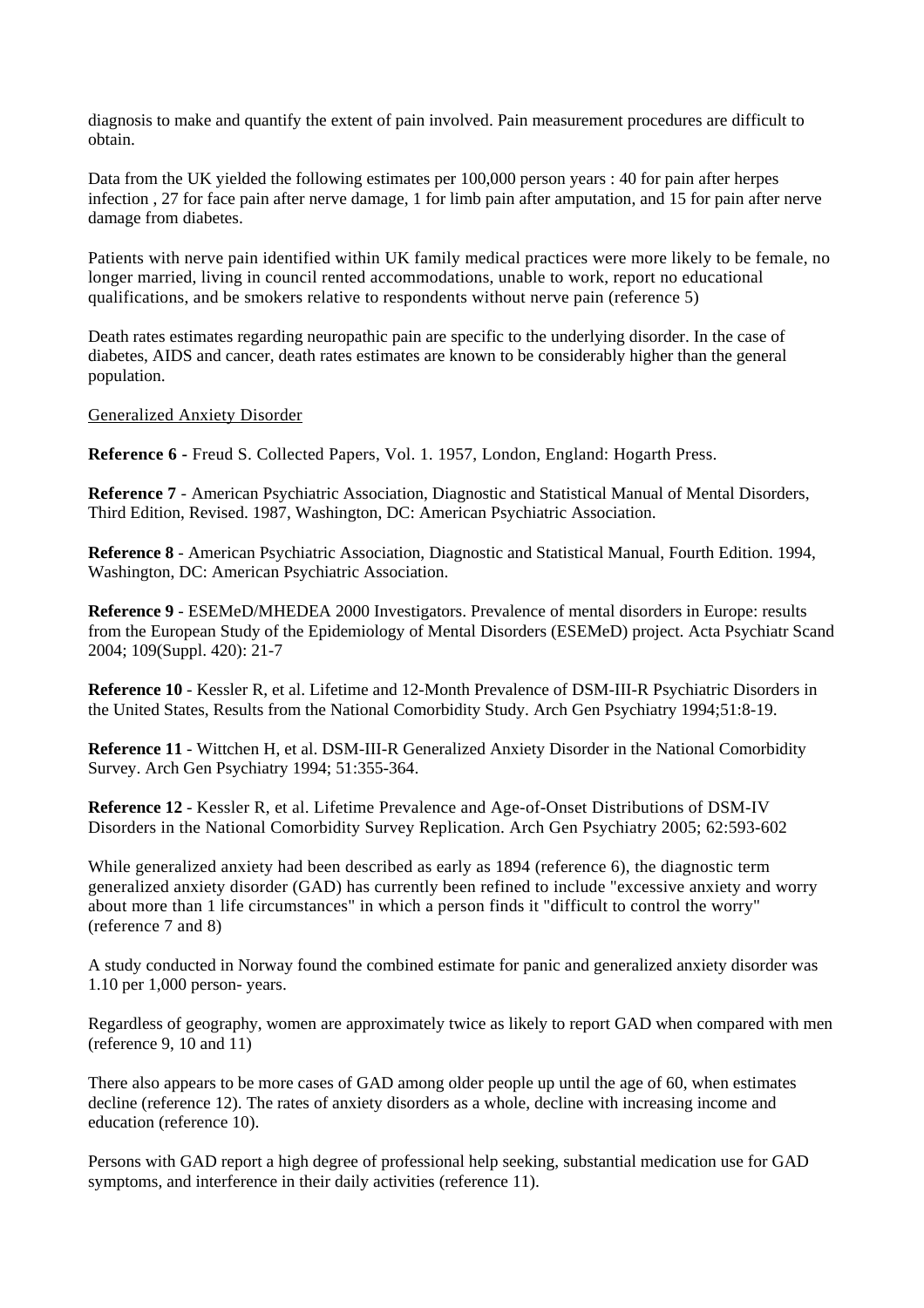## *VI.2.2 Summary of treatment benefits*

Pregabalin has been compared with placebo (a dummy treatment) in 22 studies.

In neuropathic pain, the benefits of Pregabalin were evaluated for up to 12 weeks using a standard pain questionnaire. In 10 studies involving over 3,000 patients with peripheral neuropathic pain (either diabetic pain or shingles), 35% of the patients treated with Pregabalin had a decrease in pain scores of 50% or more, compared with 18% of the patients treated with placebo. In a smaller study involving 137 patients with central neuropathic pain due to a spinal cord injury, 22% of patients treated with Pregabalin had a decrease in pain scores of 50% or more, compared with 8% of the patients treated with placebo.

In epilepsy, the benefits of Pregabalin were evaluated in 3 studies involving over 1,000 patients that looked at how much the medicine reduced the number of seizures patients had after 11 to 12 weeks. About 45% of the patients taking 600 mg Pregabalin a day and about 35% of those taking 300 mg Pregabalin a day had a reduction in seizures of 50% or more. This compared with about 10% of the patients taking placebo.

Pregabalin was more effective than placebo in generalised anxiety disorder: in 8 studies involving over 3,000 patients, 52% of the patients taking Pregabalin had an improvement of 50% or more in their anxiety measured with a standard anxiety questionnaire, compared with 38% of the patients taking placebo.

If administered as indicated in the Summary of Product Characteristics and taking into account the contraindications, the warnings and precautions, pregabalin can be considered effective in the approved indications and generally well tolerated.

### *VI.2.3 Unknowns relating to treatment benefits*

Based on the currently available data, no gaps in knowledge about efficacy in the target population were identified, that would warrant post-authorisation efficacy studies. Furthermore, there is no evidence to suggest that treatment results would be different in any subgroup of the target population, for any of the indications, taking into account factors such as age, sex, race or organ impairment.

However as stated in the proposed SmPC, long term safety and outcomes for fertility, pregnancy and lactation and use in the paediatric population has not yet been established.

### *VI.2.4 Summary of safety concerns*

#### **Important identified risks**

| <b>Risk</b>                                                    | What is known                                                       | <b>Preventability</b>                                                                                                             |
|----------------------------------------------------------------|---------------------------------------------------------------------|-----------------------------------------------------------------------------------------------------------------------------------|
| Weight gain                                                    | Some patients gain weight while<br>treated with pregabalin.         | Some patients with diabetes who<br>gain weight while taking<br>pregabalin may need an alteration<br>in their diabetes medication. |
| Swelling of the body including<br>extremities                  | Some patients develop swelling<br>of the body including extremities | Patients should inform their<br>doctor if they develop swelling of<br>their body.                                                 |
| Dizziness, Sleepiness, Loss of<br>Consciousness, Fainting, and | Pregabalin treatment has been<br>associated with dizziness and      | Patients should be advised to<br>exercise caution until they are                                                                  |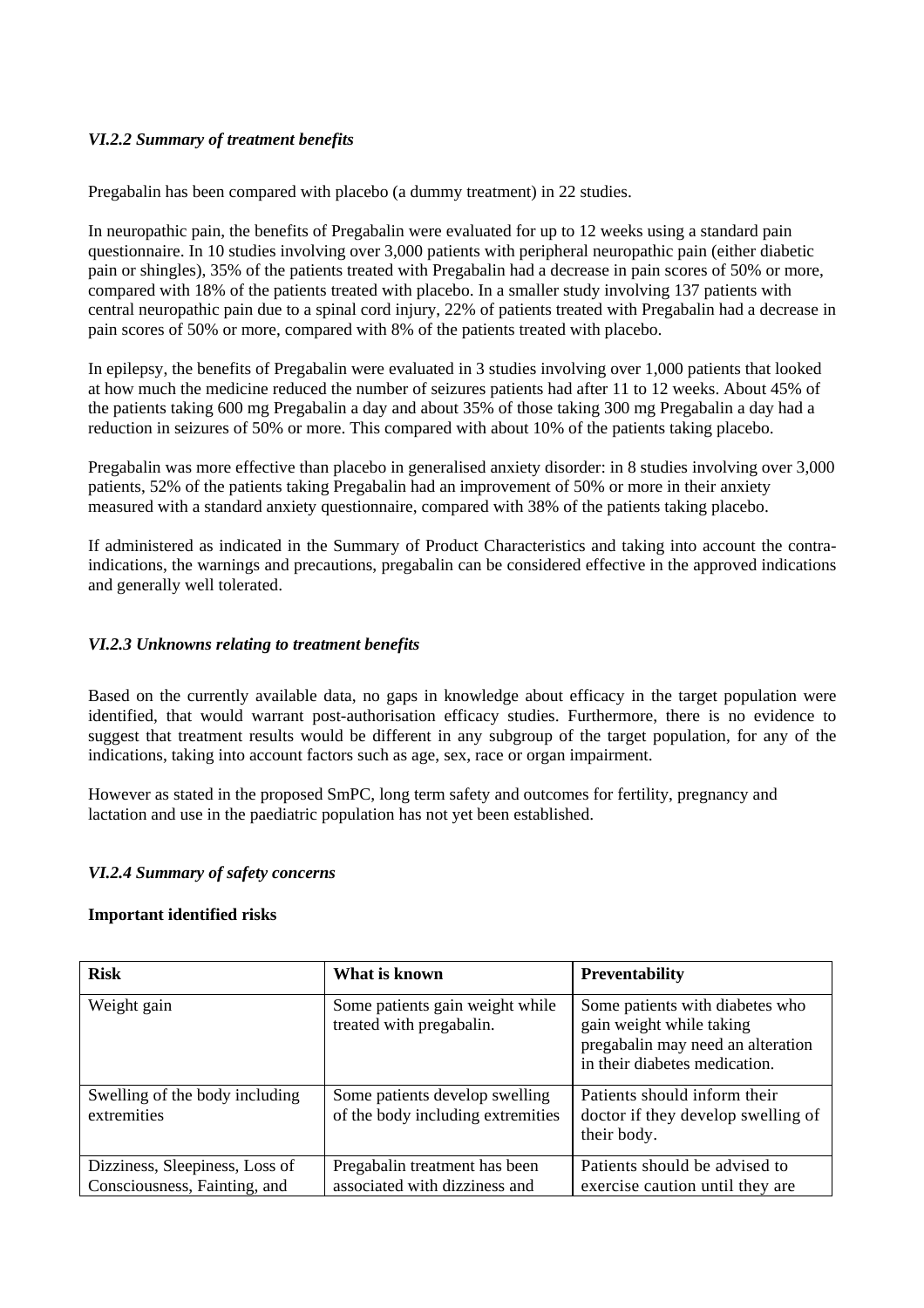| <b>Risk</b>                                                 | What is known                                                                                                                                                                                                                                                                                                                                                                                                                                                                                                                   | Preventability                                                                                                                                                                                                                                                                     |
|-------------------------------------------------------------|---------------------------------------------------------------------------------------------------------------------------------------------------------------------------------------------------------------------------------------------------------------------------------------------------------------------------------------------------------------------------------------------------------------------------------------------------------------------------------------------------------------------------------|------------------------------------------------------------------------------------------------------------------------------------------------------------------------------------------------------------------------------------------------------------------------------------|
| Potential for Accidental Injury                             | somnolence, which could<br>increase the occurrence of<br>accidental injury (fall) in the<br>elderly population. There have<br>also been post marketing reports<br>of loss of consciousness,<br>confusion and mental<br>impairment.                                                                                                                                                                                                                                                                                              | familiar with the potential effects<br>of the medicinal product. Patients<br>should not drive, operate<br>complex machinery or engage in<br>other potentially hazardous<br>activities until you know whether<br>this medicine affects your ability<br>to perform these activities. |
| Events after pregabalin<br>discontinuation                  | After stopping long- and short-<br>term pregabalin treatment,<br>patients may experience certain<br>side effects. These include,<br>trouble sleeping, headache,<br>nausea, feeling anxious,<br>diarrhoea, flu-like symptoms,<br>convulsions, nervousness,<br>depression, pain, sweating, and<br>dizziness. It is not clear at this<br>time whether these symptoms<br>occur more commonly or<br>severely if patients have been<br>taking pregabalin for a longer<br>period of time.                                              | Patients should not stop taking<br>pregabalin unless their doctor tells<br>them to. If treatment is stopped it<br>should be done gradually over a<br>minimum of 1 week.                                                                                                            |
| Interactions with other<br>medications                      | Pregabalin and certain other<br>medicines may influence each<br>other (interaction). When taken<br>with certain other medicines,<br>pregabalin may potentiate the<br>side effects seen with these<br>medicines, including respiratory<br>failure and coma. The degree of<br>dizziness, sleepiness and<br>decreased concentration may be<br>increased if pregabalin is taken<br>together with medicinal products<br>containing: oxycodone — (used<br>as a pain-killer), lorazepam<br>(used for treating anxiety), or<br>alcohol. | Patients should tell their doctor or<br>pharmacist if they are taking, have<br>recently taken or might take any<br>other medicines.                                                                                                                                                |
| Euphoria                                                    | Some patients treated with<br>pregabalin has experienced<br>elevated mood.                                                                                                                                                                                                                                                                                                                                                                                                                                                      | Before taking pregabalin, patients<br>should tell their doctor if they<br>have a history of alcoholism or<br>drug dependence. Patients should<br>let their doctor know if they think<br>they need more medicine than<br>prescribed.                                                |
| Hypersensitivity Reactions and<br><b>Allergic Reactions</b> | Some patients taking pregabalin<br>have reported symptoms<br>suggesting an allergic reaction.<br>These symptoms include<br>swelling of the face, lips, tongue,<br>and throat, as well as diffuse skin                                                                                                                                                                                                                                                                                                                           | Should patients experience any of<br>these reactions, they should<br>contact their physician<br>immediately.                                                                                                                                                                       |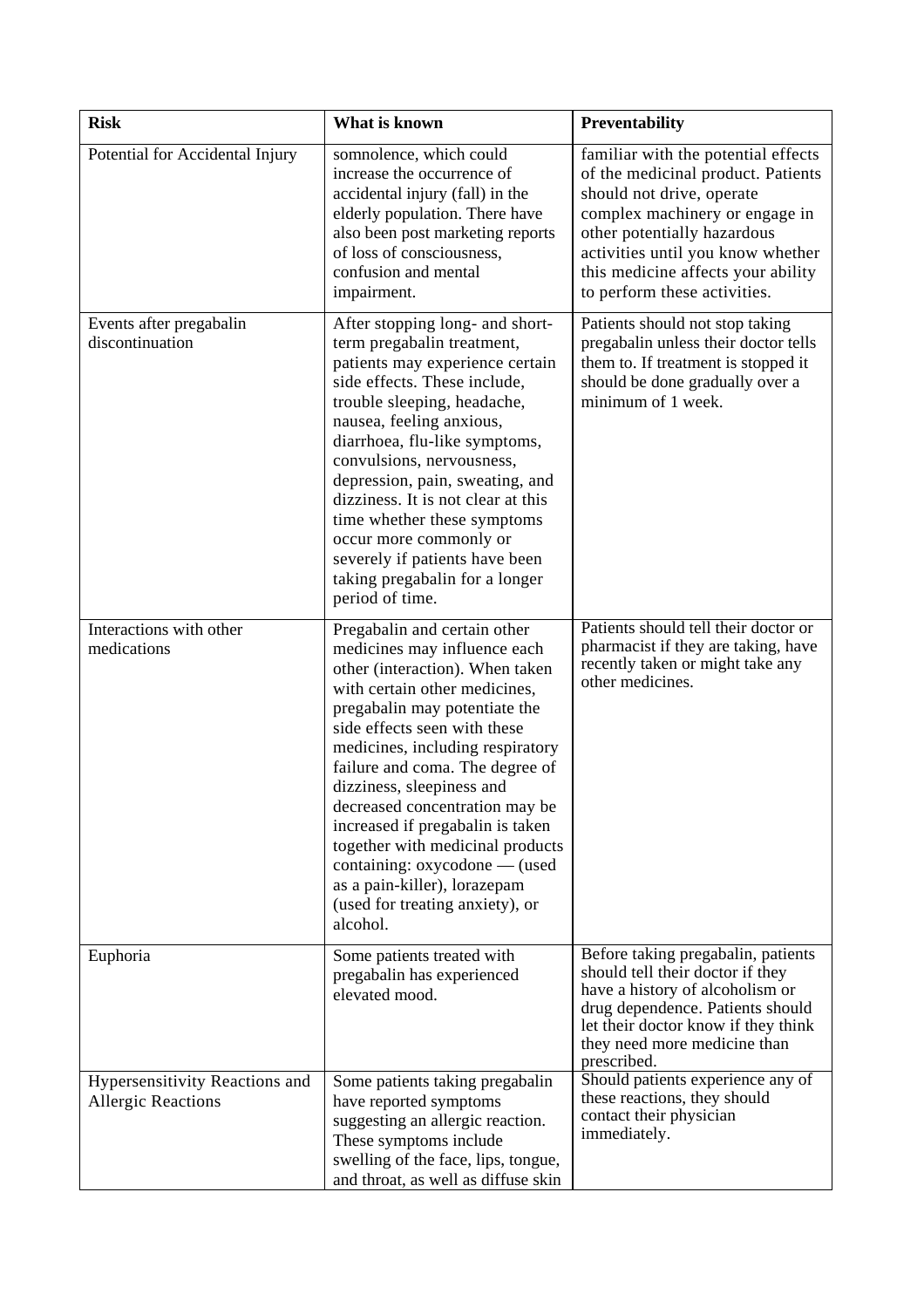| <b>Risk</b>                          | What is known                                                                                                                                                    | <b>Preventability</b>                                                                                                                                                                                                                   |
|--------------------------------------|------------------------------------------------------------------------------------------------------------------------------------------------------------------|-----------------------------------------------------------------------------------------------------------------------------------------------------------------------------------------------------------------------------------------|
|                                      | rash.                                                                                                                                                            |                                                                                                                                                                                                                                         |
| <b>Congestive Heart Failure</b>      | There have been reports of heart<br>failure in some patients when<br>taking pregabalin; these patients<br>were mostly elderly with<br>cardiovascular conditions. | Before taking this medicine<br>patients should tell their doctor if<br>they have a history of heart<br>disease.                                                                                                                         |
| <b>Vision-Related Events</b>         | Pregabalin may cause blurring or<br>loss of vision, or other changes in<br>eyesight, many of which are<br>temporary.                                             | Patients should immediately tell<br>their doctor if they experience any<br>changes in vision.                                                                                                                                           |
| Abuse, misuse and drug<br>dependence | Reports of abuse, misuse and<br>drug dependence have been<br>received from patients. This has<br>not been observed during<br>clinical studies.                   | Before taking pregabalin patients<br>should tell their doctor if they<br>have a history of alcoholism or<br>drug dependence. Patients should<br>also let their doctor know if they<br>think they need more medicine<br>than prescribed. |

# **Important potential risks**

| <b>Risk</b>                                  | What is known (Including reason why it is considered a<br>potential risk)                                                                                                                                                                                                                                                                                       |
|----------------------------------------------|-----------------------------------------------------------------------------------------------------------------------------------------------------------------------------------------------------------------------------------------------------------------------------------------------------------------------------------------------------------------|
| Thoughts of harming or<br>killing themselves | A small number of patients being treated with anti-epileptics,<br>including pregabalin, have shown a slightly increased risk of<br>suicidal behavior or ideation. The mechanism is unknown but a<br>causal association with pregabalin has not been suggested. If at<br>any time patients have these thoughts, they should immediately<br>contact their doctor. |
| Cancer of the blood vessels                  | Cancer of the blood vessels has been observed in mice. This<br>has not been observed in rats, monkeys and humans. This is<br>mouse specific and there is no evidence of an associated risk<br>to humans.                                                                                                                                                        |
| Off-label use in paediatric patients         | Pregabalin is not approved in patients less than 18 years of<br>age as data about the efficacy and safety in this subgroup of<br>patients is lacking.                                                                                                                                                                                                           |

# **Missing information**

| <b>Risk</b>                                    | What is known                                                                                                                                                                                                                                                                                                                                                                                                  |
|------------------------------------------------|----------------------------------------------------------------------------------------------------------------------------------------------------------------------------------------------------------------------------------------------------------------------------------------------------------------------------------------------------------------------------------------------------------------|
| Pregnant and breastfeeding<br>women(lactation) | Pregabalin should not be taken during pregnancy or when breast<br>feeding, unless patients are told otherwise by your doctor. Effective<br>contraception must be used by women of child-bearing potential. If<br>patients are pregnant or breast-feeding, think they may be pregnant<br>or are planning to have a baby, patients should ask their doctor or<br>pharmacist for advice before taking pregabalin. |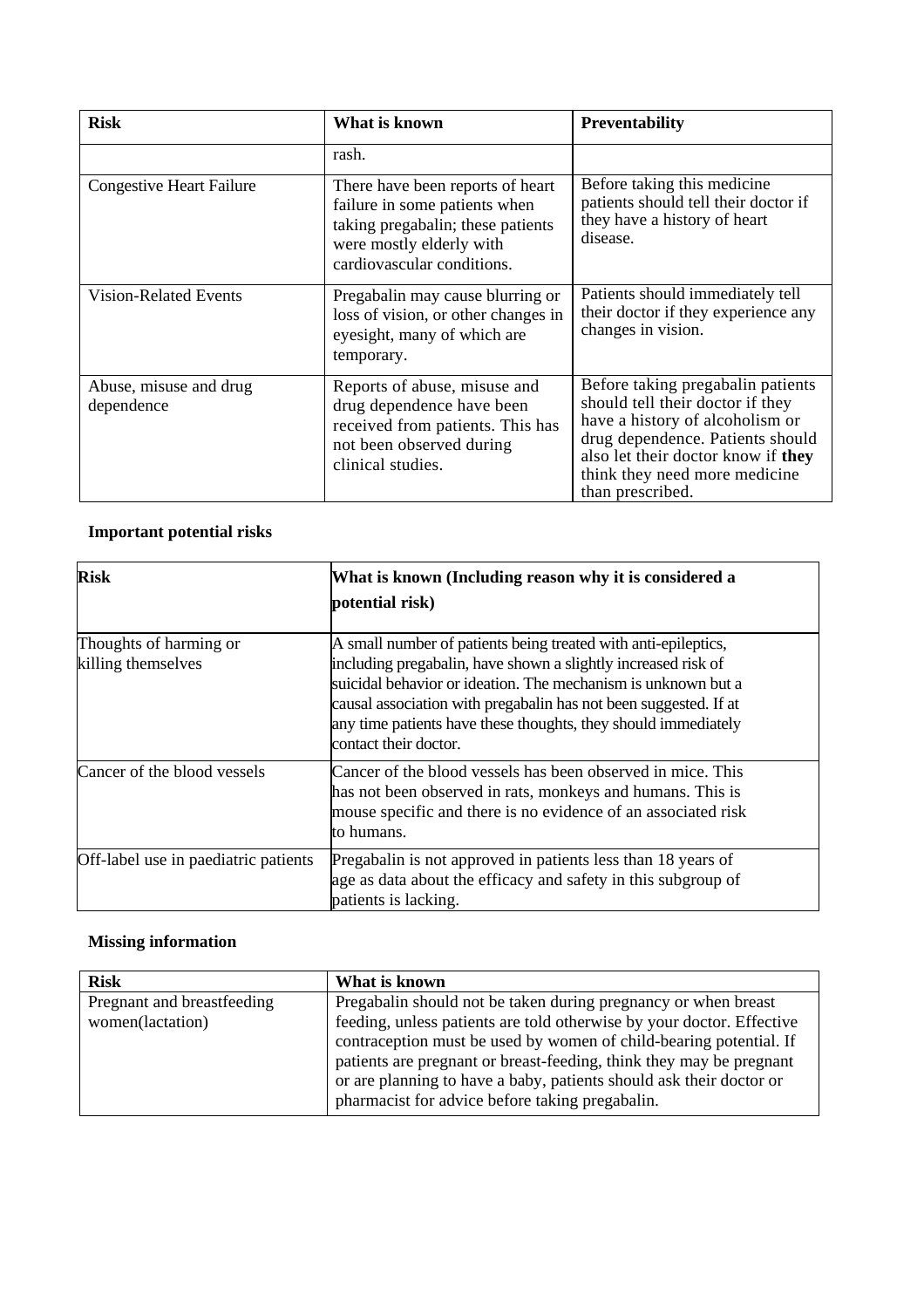## *VI.2.5 Summary of additional risk minimisation measures by safety concern*

No additional risk minimisation activities are required. Routine pharmacovigilance activities are considered sufficient to monitor the benefit-risk profile of the product and detect any safety concerns.

## *VI.2.6 Planned post authorisation development plan (if applicable)*

There are no studies in the post authorisation development plan.

### *VI.2.7 Summary of changes to the risk management plan over time*

| <b>Version</b> | <b>Date</b>         | <b>Safety Concerns</b>                                                                                                                                                                                                                                                                                                                                                                                                                                                                                                                                                                                                                                                                                                                                         | <b>Comment</b>                             |
|----------------|---------------------|----------------------------------------------------------------------------------------------------------------------------------------------------------------------------------------------------------------------------------------------------------------------------------------------------------------------------------------------------------------------------------------------------------------------------------------------------------------------------------------------------------------------------------------------------------------------------------------------------------------------------------------------------------------------------------------------------------------------------------------------------------------|--------------------------------------------|
| Version 1      | <b>Under Review</b> | <b>Important Identified Risk</b><br>Weight gain<br>$\bullet$<br>Peripheral Oedema and<br>$\bullet$<br>Oedema-related events<br>Dizziness, Somnolence,<br>$\bullet$<br>Loss of Consciousness,<br>Syncope, and Potential for<br>Accidental injury<br><b>Discontinuation Events</b><br>Drug interactions<br>(lorazepam, ethanol, and<br>CNS depressants)<br>Euphoria<br>٠<br>Hypersensitivity and<br>$\bullet$<br><b>Allergic Reactions</b><br>Congestive heart failure<br>Vision-related events<br><b>Important Potential Risks</b><br>Suicidality<br>Haemangiosarcoma<br>$\bullet$<br>Abuse, Misuse, and Drug<br>Dependence<br>Off-label use in paediatric<br>patients<br>Missing information<br>Use in pregnancy<br>$\bullet$<br>Use in lactation<br>$\bullet$ | N/A                                        |
| Version 1.1    | <b>Under Review</b> | <b>Important Identified Risks</b><br>Abuse, misuse and drug<br>dependence updated to an<br>important identified risk<br>Important potential risks<br>Suicidality updated to<br>suicidal ideation and                                                                                                                                                                                                                                                                                                                                                                                                                                                                                                                                                           | Updated in line with<br>authority comments |

**Table 1.** Major changes to the Risk Management Plan over time